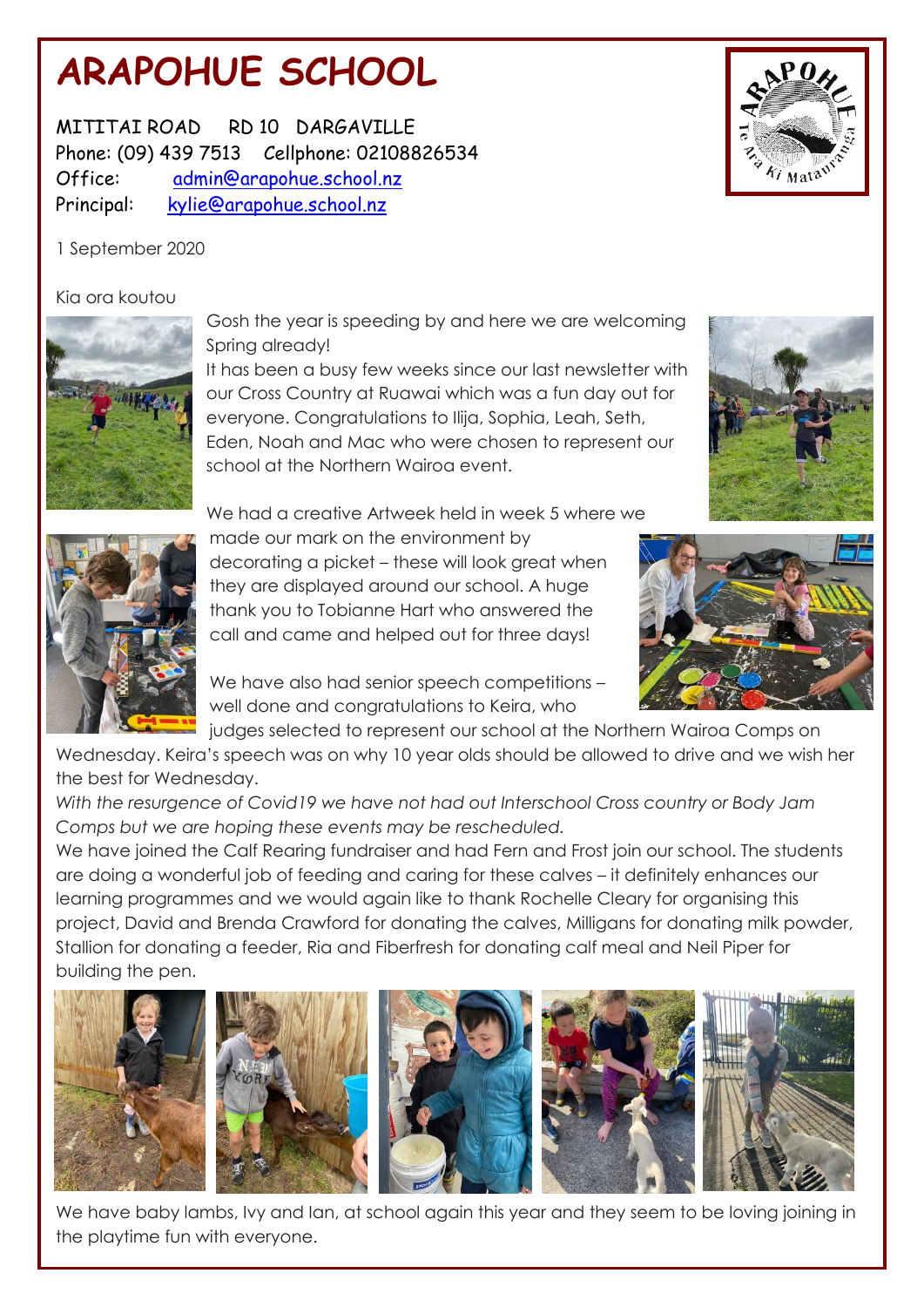

On top of all of this we have also farewelled our Mighty Kauri Tree – yet another casualty of the 2020 drought. Due to Covid restrictions we were unable to invite our community to join us in this farewell but we hope you have been able to check out the movie we shared on our facebook page.

<https://www.facebook.com/arapohue.school.nz/videos/2300745413405263> We are having the wood milled and hope that in time we are able to make some keepsakes made from it.

A reminder that we have a second **Staff Only Day** on **Wednesday 23 September** where we are continuing our work on the Ministry of Ed contract, **Positive Behaviour for Learning**. A survey link will be sent out to families in the next week – keep your eye out for it, all answers will go into the draw to win a Warehouse Voucher.

## **NEW STUDENT**

As well as welcoming in all of the animals to our school we have also welcomed Jariah and his family to our school community. We know you will enjoy your time at our school Jariah – it's an AWESOME place to be, and we wish you family well as you settle into life in the Kaipara.



#### **SEESAW LEARNING**

Don't forgot to download the FAMILY seesaw ap so you can go on and comment as a parent. (Please note this is a different ap to the one used for Home learning during Lockdown.)

### **BoT NEWS**

At our last meeting earlier this term the Board voted to **NOT** have calves again this year at our Ag Day. The risk is too high and we would hate to put any of our local farms in jeopardy.

The Board have also received Miss Mitchells resignation as she will be finishing to have her baby. We are currently advertising her position.

The Board are happy to have the playground up and running and feel this was money well spent to have this operating safely for our students.

#### **BREAKFAST IN SCHOOLS**

Breakfast on Tuesdays and Thursdays has been incredibly popular and we soon hope to be able to provide this every day of the week – we will let you know when/if this becomes possible.



## **TE HA ORANGA THROAT SWABBING**



If parents/Caregivers cannot access the Dargaville Medical Centre for sore throat management, they can contact Kirsten Mason on 027 270 1434 or our Kaimanaaki Virginia Wati on 027 2077649 or 4393013 during office hours 8.00am-5pm who can arrange antibiotics and a throat swab. It's important that children should remain home if they're unwell or have a sore throat and they can opt to also have a covid swab.

#### **AG/SHOW DAY**

Due to the change in Election Day we have had to change the date of our Ag Day. It will now be held on Saturday 31 October (assuming COVID restrictions allows this). A reminder that all